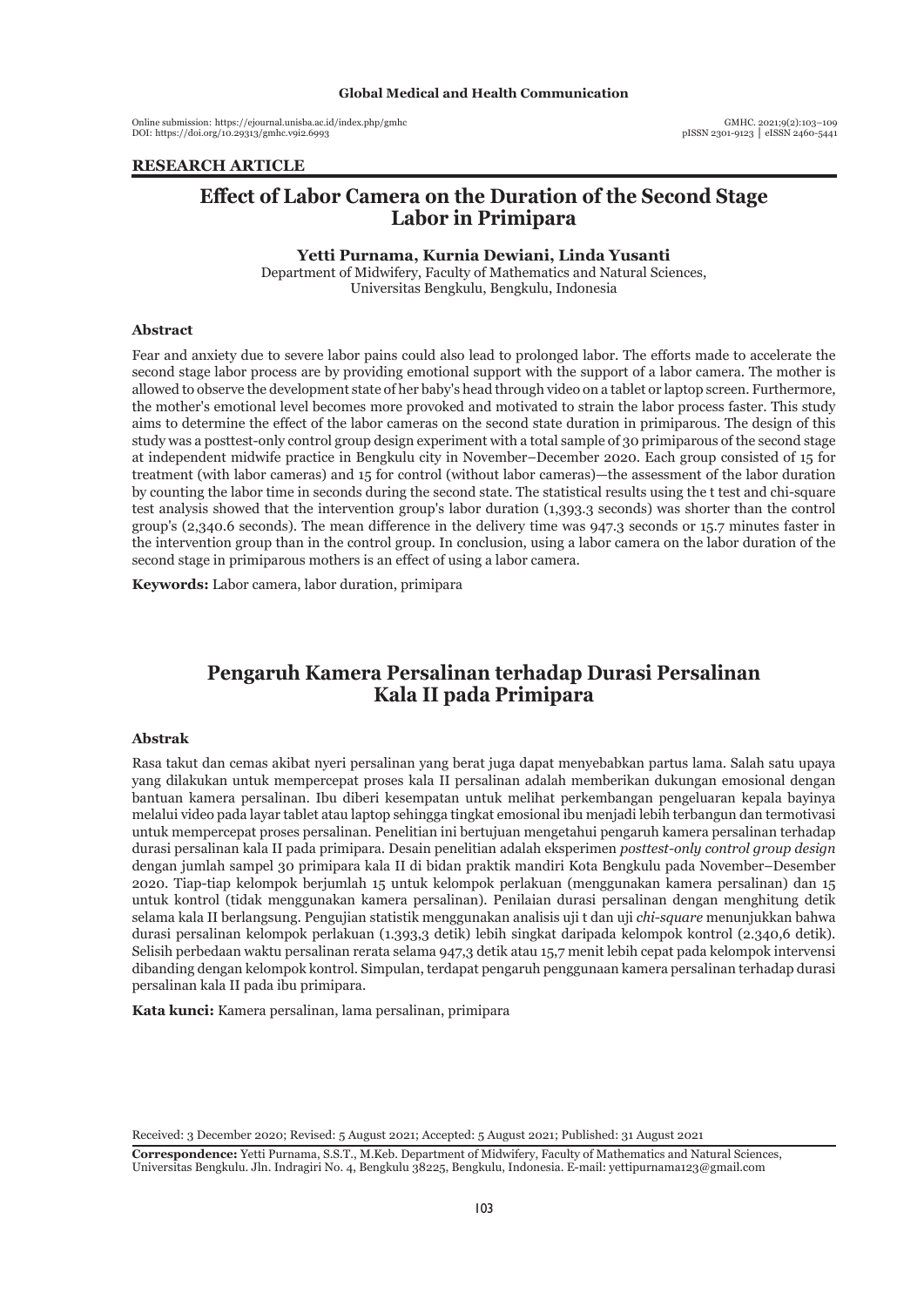#### **Introduction**

Labor is a natural process; the World Health Organization estimates that around 70–80% of pregnant women have a low risk from labor to birth. The progress of labor is influenced by the 5 P's, namely passage, passenger (fetus or baby), power (strength of uterus contraction), psyche (psychological condition), and position if any of the components change, the outcome of labor can be adversely affected. Prolonged labor or dystocia could increase maternal and neonatal mortality and morbidity. The failure of the labor progress is caused by mechanical problems with the mismatch between the size of the presenting part of the fetus and the mother's pelvis, malpresentation, labor in the posterior occipital position, and ineffective uterus contraction.1–4

Fear and anxiety due to severe labor pains could also lead to prolonged labor because stimulation of the sympathetic nervous system trigger increased catecholamine secretion. Further, it leads to increase levels of the hormone epinephrine, which results in weak uterus contraction in case uterus contraction does not align with the cervical opening.1,5 The mothers who experience anxiety during childbirth, 30% encounter fear during childbirth. The traumatic experience of childbirth causes a more extended time interval at subsequent deliveries and increases the risk for cesarean section.<sup>6,7</sup> The results of a case-control study by Sydsjo et al.6 in Southeast Sweden in 2001–2007 on 23,000 samples showed the mothers who experienced fear during childbirth were 5.2 times at risk for cesarean section, and severe fear increased labor duration by 40 minutes in the active phase (p<0.001).

The efforts are made to accelerate the second stage labor process by providing emotional support. The action given is with the support of a childbirth mirror where the mother can see the development of her baby's expenditure. Furthermore, the emotional level of the mother's emotional level becomes more provoked and motivated to strain and the labor process faster. However, the labor mirrors have limited visibility and are unsupported to see closely related to the delivery process and inflexibility in placement due to the large size of the mirror.<sup>8-10</sup>

The labor mirror was developed into a video directly seen and had the advantage of a wider, clearer, and closer saw range through the monitor screen. In addition, there is a zoom-in feature and more flexibility in placing cameras and monitors when considering the dimension factor and the purposes of analysis of labor in the event of a pathological condition. Furthermore, the mothers who intend to the moment documentation can be recorded using live video by using the labor camera during the labor process. The physiological effect is when the baby's head begins to provide encouragement and motivation. The video is a method to reduce pain in an active way and decrease the second stage of labor.9,11–14

The preliminary results of this study conducted at the independent midwife practice of Bengkulu city have not implemented a labor camera yet to assist the acceleration of the second stage of labor. For this reason, midwives must use a labor camera that can record the birth process directly and be seen through a monitor/ screen on a television or other software to provide motivation and accelerate the second stage of the labor process. Therefore, this study was conducted to determine the effect of using a labor camera on the duration of second-stage labor in primiparous mothers.

# **Methods**

The study design used an experiment with a posttest-only control group design and the sample selection using an accidental sampling technique. The study group consisted of the treatment group (with labor camera) and the control group (without labor camera) and was randomized with random permuted blocks. Labor camera was a tool designed to assist childbirth using a portable camera and motion sensor with a microcontroller. Furthermore, it was displayed on the monitor to assist the mother in seeing the delivery process.

The study was evaluated two variables; the independent variable was the labor camera used to monitor the delivery process, the dependent variable was the length of the second stage of labor, the time used from complete dilatation to the baby was born.

The research has been implemented at ten independent midwife practices in Bengkulu city from November to December 2020 and was carried out sequentially with other research teams researching appropriate technology for labor cameras. During the study period, 30 secondstage primiparous, each group amounting to 15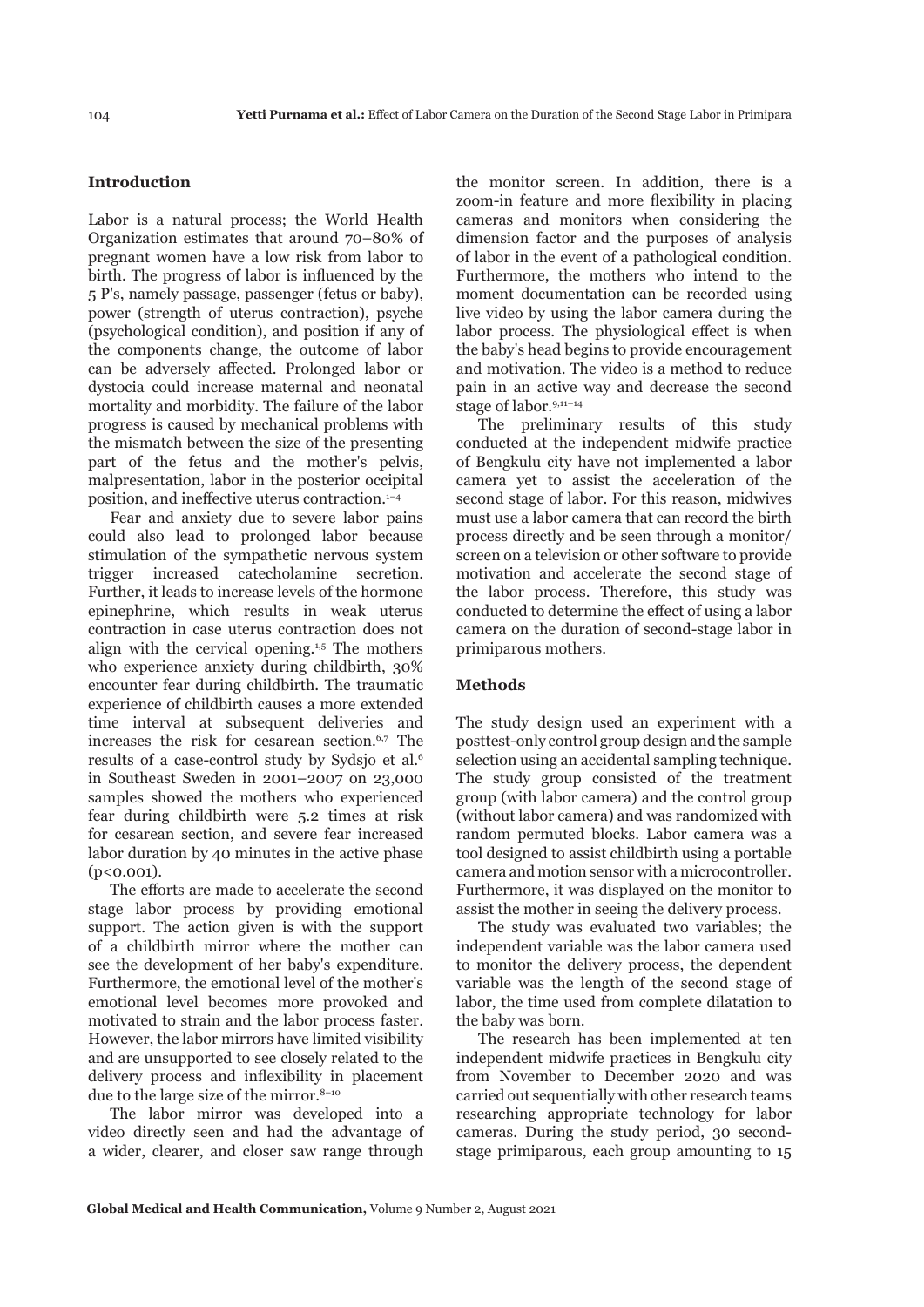for treatment (with labor camera) and control (without labor camera/conventional). The subject criteria were second stage primiparous labor, single pregnancy, age 20–35 years, primipara opening 10 cm (complete), head presentation of posterior fontanel in front, 37–42 weeks of gestation, intact amniotic fluid. In addition, they also have to have good uterus contraction, regular rhythm, frequency 3× deep 10 minutes, did not get labor induction, and interpreted fetal weight  $>2,500$  g to  $<4,000$  g. Next, exclusion criteria: head and pelvis disproportion; hemoglobin <11 g/dL; mothers with body mass index <18.5 or ≥30; pregnancies with complications such as pre-eclampsia, eclampsia, antepartum bleeding, and contraindications for vaginal delivery; and without companions during the labor. Finally, the drop-out criteria are mothers who could not continue vaginal labor, precipitated labor, prolonged labor, assessment of the labor duration using a stopwatch with a count of seconds.

The assessment of labor duration was performed by using a digital stopwatch with a count of seconds. Further, the analysis was by bivariate analysis test. First, the characteristic data were compared using the chi-square test. Second, the data normality test was evaluated using the Shapiro-Wilk test. Finally, analysis of the time differences in labor duration in the control and treatment groups was analyzed using the t test.

The Health Research Ethics Committee of the Faculty of Medicine and Health Sciences of the Universitas Bengkulu has approved this research,

with the ethics committee approval number: 324/ UN30.14.9/LT/2020.

# **Results**

The research subject is 30 respondents and divided into two groups. Each group is 30 respondents, group A, namely the treatment group with the labor camera and group B without the labor camera (conventional).

Table 1 shows that the subject's characteristics are followed by the inclusion and exclusion criteria for the study determined. The sample was 30, divided into 15 respondents in the intervention group and 15 in the control group. All respondents are recorded on education level, time of rupture of membranes, and weight of newborns.

The results of the data normality test with Shapiro-Wilk data were not normally distributed with a significance value of p>0.05, generally distributed in the two groups, namely, intervention and control. Thus, the purposes of the analysis used parametric statistics, namely the independent t test.

Table 2 shows that the control group's average labor duration is 1,393.3 seconds shorter than the control group's 2,340.6 seconds. The time difference in the labor duration time is 947.3 seconds or 15.7 minutes faster in the intervention group than in the control group. Based on the results of statistical testing using an unpaired t test, the probability value obtained is smaller than the predetermined significance level (<0.05). The

|                              | Category                     |                            |          |  |
|------------------------------|------------------------------|----------------------------|----------|--|
| <b>Characteristics</b>       | <b>Treatment</b><br>$(n=15)$ | <b>Control</b><br>$(n=15)$ | p Value* |  |
| Education level              |                              |                            | 0.642    |  |
| Low                          | $\overline{2}$               | 1                          |          |  |
| Middle                       | 10                           | 9                          |          |  |
| High                         | 3                            | 5                          |          |  |
| Time of rupture of membranes |                              |                            | 0.000    |  |
| Opening 7-8 cm               | 6                            | 6                          |          |  |
| Opening 9-10 cm              | 9                            | 9                          |          |  |
| Weight of newborn (gram)     |                              |                            | 0.593    |  |
| $2,500-2,900$                | 3                            | 3                          |          |  |
| $3,000-3,500$                | 12                           | 11                         |          |  |
| $3,600 - 4,000$              | $\Omega$                     | 1                          |          |  |
| Motor toled agreements at    |                              |                            |          |  |

**Table 1 Characteristics of the Research Subjects**

Note: \* chi-square test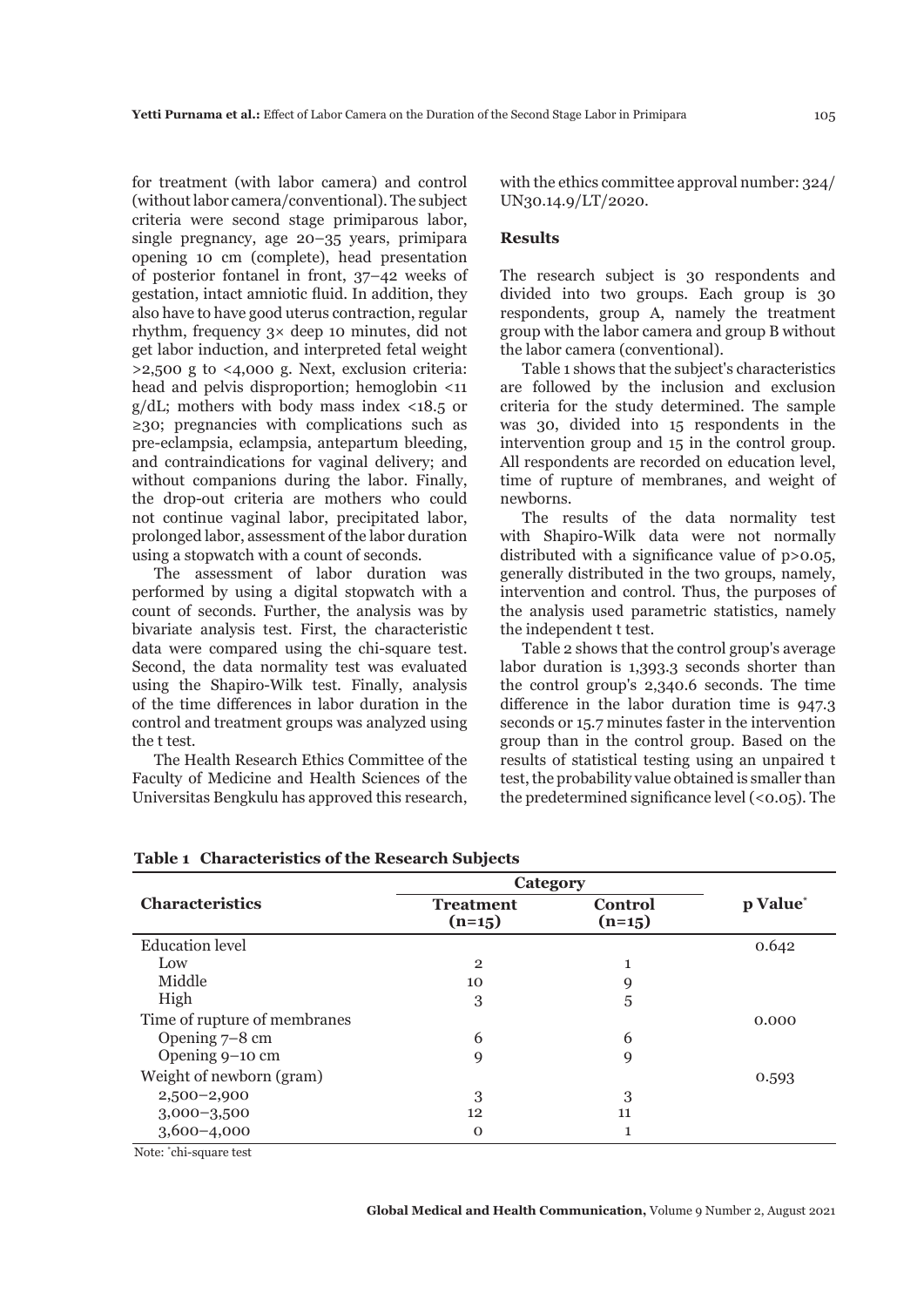| <b>Second Stage</b><br>of Labor | Category                 |                            |                        |                      |
|---------------------------------|--------------------------|----------------------------|------------------------|----------------------|
|                                 | Intervention<br>$(n=15)$ | <b>Control</b><br>$(n=15)$ | <b>Time Difference</b> | p Value <sup>*</sup> |
| Mean                            | 1,393.3                  | 2,340.6                    | 947.3 seconds or       | 0.000                |
| SD                              | 263.7                    | 334.53                     | 15.7 minutes           |                      |

**Table 2 Comparison of the Labor Duration in the Two Categories**

Note: \* t test

results indicate a significant effect of the labor duration in the treatment group is shorter than the control group.

### **Discussion**

The characteristics of the two groups observed are education, time of rupture of membranes, and the bodyweight of the newborn. The first characteristic is education. Most of the respondents' education is in middle-level education, both in the intervention and control groups. A person's level of education is very significant in health conditions and affects more to a person's perception of receiving better information. The participant with a high-level education will easily accept the information provided. Information about childbirth can improve the experience of mothers during childbirth so that mothers will concentrate more, and their motoric activities are focused on being able to control pain due to uterus contractions, fear, and anxiety to deal with childbirth. Labor pain, fear, and anxiety affect psychological responses that impact the progress of labor.<sup>1,15-17</sup>

The second characteristic of the study subjects is the time of the rupture of membranes. The characteristics of the amniotic fluid in the treatment group and the control group are mostly in the spontaneous rupture of membranes and the time of the rupture of the membranes at 7–8 cm opening. The amniotic membrane is composed of an amniotic membrane. The chorion covers the fetal surface of the placenta and forms a sac that contains the fetus and supports the fetus and amniotic fluid. The amniotic membrane produces amniotic fluid. The membranes should rupture spontaneously at the onset of labor or remain intact throughout the active labor process until the doctor or midwife decides to break the membranes or until the baby is born. Rupture of the membranes can cause the fetal head to pass through the pelvis and shorten labor duration.

When the membranes rupture, the production and release of prostaglandins and oxytocin increase so that contractions become stronger and cervical opening is faster. Pressure from the intact membrane contributes to the ripening, thinning, and opening of the cervix. $1-3,18$ 

The characteristics of the birth weight of the babies in both groups are in the range of 3,000–3,499 g. Baby weight is related to head circumference and shoulder width. Birth weight affects the labor duration about the size of the pelvis, which is considered sufficient to deliver a vaginal size to a normal-sized baby. The labor duration and the need for cesarean section are related to fetal weight. The number of cesarean sections doubles from 4% in infants weighing 3,500–3,999 g to 8% when the fetal weight is 4,000–4,999 g. $^{1-4}$ 

Research on the second stage duration of labor shows a significant difference between the treatment group and the control group. The results supported the analysis, which could be seen from the stage of labor at the second stage. Statistical analysis also shows a significant difference between the treatment group and the control group.

The study's statistical results on the time difference in the labor duration on the second stage with and without the labor camera group show a significant difference in the two groups. In labor with the camera group, the statistical results using an independent t test show a time difference in the second stage of labor between the group with and without labor camera  $(p<0.05)$ as shown 1,393.3 and 2,340.6 seconds. The time difference in the mean duration of delivery time is 947.3 seconds or 15.7 minutes faster in the intervention group than in the control group. This situation indicates that implementing a labor camera motivates mothers to deliver when straining and accelerate the second stage of the labor in primiparous.

The results have shown a corresponding with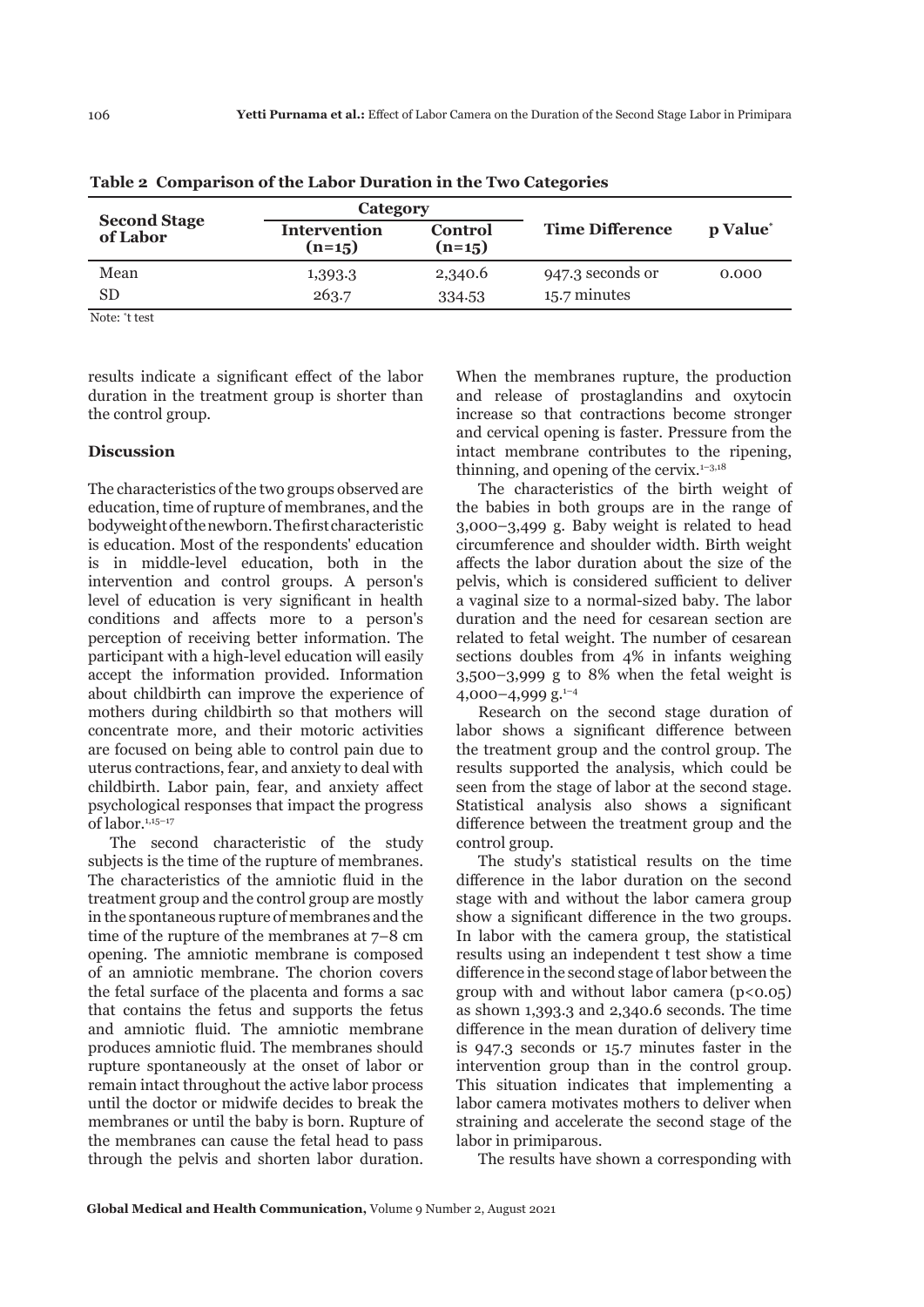Doyle et al.,<sup>9</sup> which has been done between 2013 to 2014 in intra-natal care service centers in the USA. Five hundred respondents were researched with postpartum mothers aged 18–49 years. The results have described the frequency of using mirrors in childbirth to increase the focus on accepting and accelerating the process of expelling the baby of 53%, and 58% stated they use mirrors during the process of expelling the baby was a positive experience for them.

Becerra-Maya et al.'s<sup>18</sup> research results with a descriptive cross-sectional research method are conducted at the Universitario Fundación Alcorcón Hospital (Madrid, Spain). The data are collected using a 14 item scale based on a semantic differential technique developed from a pilot study with 92 subjects. The results of the study indicate  $73\%$  (95% CI=62.7 and 84.4) of the use of mirrors during the labor process support efforts to give birth and facilitate labor effectiveness. Mirrors are used to guide labor, observe the process of their baby's birth, and enhance the labor experience.

Palompon et al.'s<sup>19</sup> research in the Philippines examined the effectiveness of mirrors in accelerating the second stage of childbirth in primiparous with a post-test design research method with 20 primiparous respondents. The results showed that the intervention group obtained an average of 6.77 with a mean difference of  $12.15$  (SD=5.24). It shows a significant difference in accelerating the duration of secondstage labor.

The results of Novianti and Rokhamah's<sup>20</sup> research at Paru Batu Hospital, Indonesia, have shown a comparison between the two treatment and control groups in primiparous. The results showed that the mirror is an effective method because it can accelerate the second stage of labor in primigravida mothers with an average time of 13 minutes. For those who do not use a mirror, the average time required is 25 minutes.

Fear and anxiety due to severe labor pains caused prolonged labor because stimulation of the sympathetic nervous system stimulates increased catecholamine secretion, leading to increased levels of the hormone epinephrine. The results in weak uterus contraction indicate the contraction is not in line with the cervical opening.<sup>1,2,20</sup> The mother who has labor anxiety will increase the experience of fear by 30% during childbirth. The traumatic experience of childbirth causes a more extended time interval at subsequent deliveries

and increases the risk for cesarean section. The results of a case-control study by Sydsjo et al.6 in Southeast Sweden in 2001–2007 with 23,000 samples showed the mothers who experienced fear during childbirth were 5.2 times at risk for cesarean section, and severe fear increased labor duration by 40 minutes in the active phase  $(p < 0.001)$ .

The labor mirror was developed into a video directly seen and had the advantage of a broader, clearer, and closer range through the monitor screen. In addition, there is a zoom-in feature and more flexibility in placing cameras and monitors when considering the dimension factor and the purposes of analysis of labor in the event of a pathological condition.<sup>22,23</sup> Furthermore, the mothers who intend to the moment documentation can be recorded using live video by using the labor camera during the labor process. The physiological effect is when the baby's head begins to provide encouragement and motivation. The video is a method to reduce pain in an active way and decrease the second stage of labor.

Many factors influence the future works, the duration of delivery. Therefore, it is necessary to do further research examining other variables that could affect the duration of labor, such as the variable anxiety factor.

#### **Conclusion**

This study concluded that using a labor camera on the labor duration of the second stage in primiparous mothers is an effect of using a labor camera.

### **Conflict of Interest**

All authors stated that there was no conflict of interest in this article.

# **Acknowledgments**

We sincerely thank the Dean of the Faculty of Mathematics and Natural Sciences, the Universitas Bengkulu, and LPPM Universitas Bengkulu, who has helped fund the implementation of this research with contract number 2048/UN30.12/ HK/2020. We also would like to those who have assisted in the design and production of the labor camera. Finally, thanks to the research team who collaborated on this research.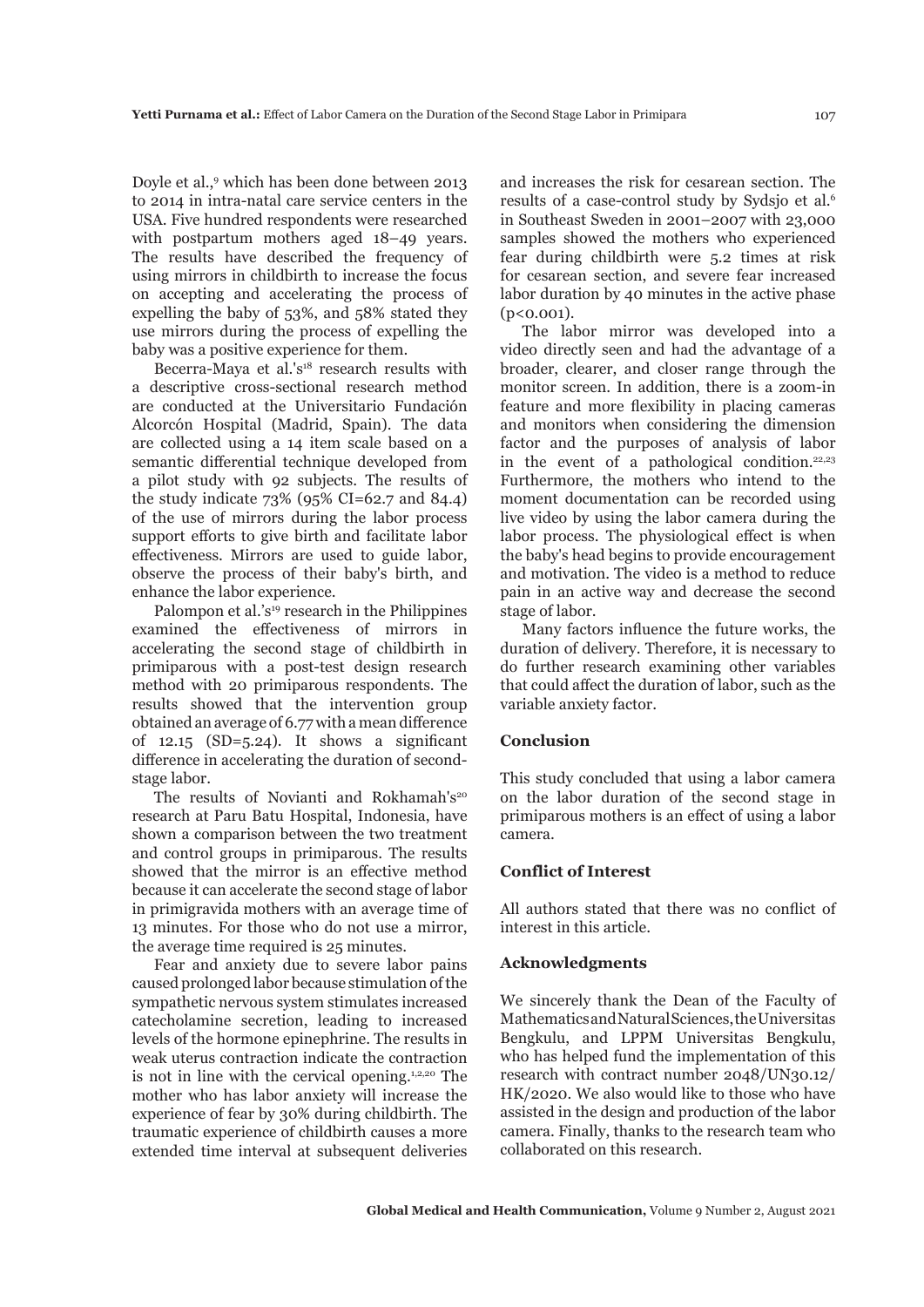#### **References**

- 1. Lowdermilk DL, Perry SE, Chasion MC. Keperawatan maternitas. 8<sup>th</sup> Edition. St. Louis: Mosby; 2013.
- 2. Lockhart A, Saputra L. Asuhan kebidanan masa persalinan fisiologis dan patologis. Tangerang Selatan: Binarupa Aksara; 2014.
- 3. Nystedt A, Hildingsson I. Diverse definitions of prolonged labour and its consequences with sometimes subsequent inappropriate treatment. BMC Pregnancy Childbirth. 2014;14:233.
- 4. Murray ML, Huelsmann GM, Ananda W. Persalinan & melahirkan: praktik berbasis bukti. Jakarta: EGC; 2013.
- 5. Gizzo S, Di Gangi S, Noventa M, Bacile V, Zambon A, Nardelli GB. Women's choice of positions during labour: return to the past or a modern way to give birth? A cohort study in Italy. Biomed Res Int. 2014;2014:638093.
- 6. Sydsjö G, Angerbjörn L, Palmquist S, Bladh M, Sydsjö A, Josefsson A. Secondary fear of childbirth prolongs the time to subsequent delivery. Acta Obstet Gynecol Scand. 2013;92(2):210–4.
- 7. Lawrence A, Lewis L, Hofmery GJ, Style C. Maternal positions and mobility during first stage labour. Cochrane Database Syst Rev. 2013;(10):CD003934.
- 8. Suzuki S. Clinical significance of precipitous labor. J Clin Med Res. 2015;7(3):150–3.
- 9. Doyle J, Lyzen A, McCarrol M, Frantz K, Kenny T, Gruenigen V. Maximizing maternal birth experience through the use of labor mirror. J Preg Child Health. 2016;3(1):218.
- 10. Ali Andre J. Sistem security webcam dengan menggunakan Microsoft Visual Basic (6.0). Rabit. 2016;1(2):48–60.
- 11. Purnama Y, Dewiani K, Yusanti L. Cermin persalinan dalam mempercepat proses kala II persalinan [Internet]. Yogyakarta: Universitas Alma Ata Yogyakarta; 2019 July [cited 2021 January 19]. Available from: https://fikes.almaata.ac.id/wp-content/ uploads/2019/07/Yetti-Purnama.fix\_.pdf.
- 12. Ahmed S, Khan A, Babar I. Monitoring detection and security maintenance using WMS-webcam mobile surveillance. In: Anwar M, Owais SM, Suhail A, Alvi QH, Hussain MY, Hussain MY, editors. Proceedings Third International Conference on Emerging Technologies 2007 (ICET 2007); 2007

November 12–13; Islamabad, Pakistan. Piscataway, New Jersey, USA: Institute of Electrical and Electronics Engineers; 2007 [cited 2021 January 19]. p. 58–61. Available from: https://doi.org/10.1109/ ICET.2007.4516316.

- 13. Robinson D. Practical systems for live streaming. In: Pathan M, Sitaraman RK, Robinson D, editors. Advanced content delivery, streaming, and cloud services. Hoboken, New Jersey, USA: Wiley-IEEE Press; 2014. p. 51–70.
- 14. Shagholi A, Charmi M, Rakhshan H. The effect of the distance from the webcam in heart rate estimation from face video images. In: 2015 2<sup>nd</sup> International Conference on Pattern Recognition and Image Analysis (IPRIA 2015); 2015 March 11–12; Rasht, Iran. Piscataway, New Jersey, USA: Institute of Electrical and Electronics Engineers; 2015 [cited 2021 January 19]. Available from: https://doi.org/10.1109/PRIA.2015.7161622.
- 15. Ebrahimzadeh S, Golmakani N, Kabirian M, Shakeri MT. Study of correlation between maternal fatigue and uterine contraction pattern in the active phase of labour. J Clin Nurs. 2012;21(11–12):1563–9.
- 16. Charles C. Labour and normal birth. In: Chapman V, Charles C, editors. The midwife's labour and birth handbook.  $4<sup>th</sup>$  Edition. Hoboken, New Jersey, USA: John Wiley & Sons; 2018. p. 1–48.
- 17. Chapman V. Slow progress in labour. In: Chapman V, Charles C, editors. The midwife's labour and birth handbook.  $4<sup>th</sup>$  Edition. Hoboken, New Jersey, USA: John Wiley & Sons; 2018. p. 171–88.
- 18. Becerra-Maya EJ, LapuenteJambrina G, AlonsoOrtega VM. Use of the mirror in second stage of labor: evaluation by means of semantic differential. Index Enferm. 2011;20(1–2):46–50.
- 19. Palompon D, Bono DM, Pastrano M, Ladonga PM, Ramirez A, Laureano H, et al. Visual biofeedback: adjunct mirror intervention during stage two labor among primiparous women. Asian J Health. 2011;1(1):204–16.
- 20. Novianti A, Rokhamah. Kajian metode persalinan normal dengan bantuan cermin pada persalinan kala II ibu primigravida di Rumah Sakit Paru Batu. Biomed Sci. 2015;3(2):39–46.
- 21. Fitriani, Mose JC, Herman H. Difference